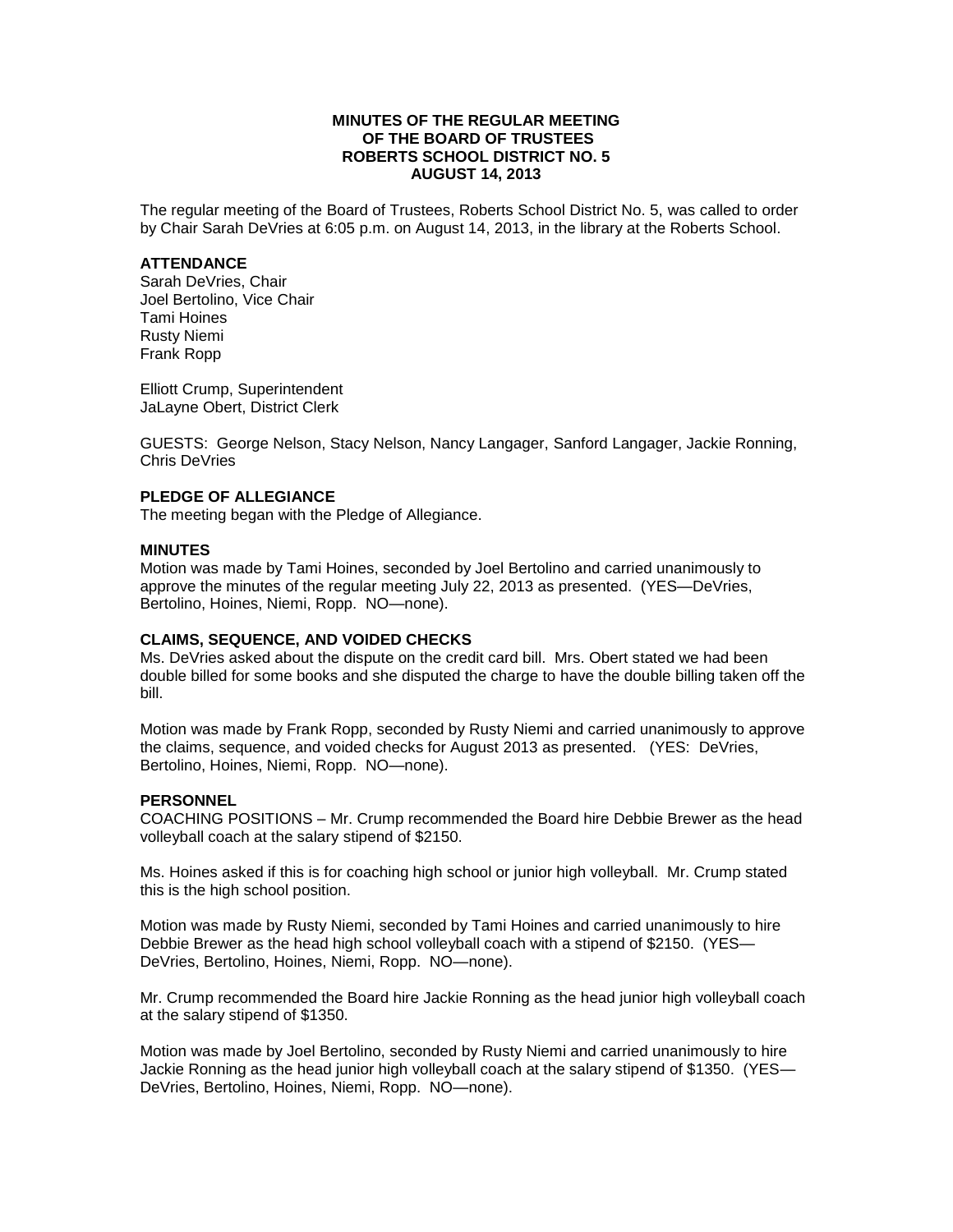SPECIAL EDUCATION PARAPROFESSIONALS – Mr. Crump stated he received four applications for the special education paraprofessional positions. He recommended the Board hire Amanda Smith for the five hour per day position at \$13.17 per hour.

Mr. Crump stated a decision hasn't been made yet on the full-time position.

Motion was made by Frank Ropp, seconded by Joel Bertolino and carried unanimously to hire Amanda Smith for the five hour per day special education paraprofessional position at a salary of \$13.17 per hour. (YES—DeVries, Bertolino, Hoines, Niemi, Ropp. NO—none).

### **NEW BUSINESS**

POLICY REVISION – Mr. Crump stated when the Department of Justice conducted the on-site audit for fingerprinting, one suggestion was the district adopt a shred policy so as to not keep copies of fingerprints on file but only record the results and shred the document.

Mr. Crump stated Policy 5120 is the district's Hiring Process and Criteria and recommended making a revision to it containing the language for shredding in the Background Check section.

Motion was made by Tami Hoines, seconded by Rusty Niemi and carried unanimously to approve the revision to Policy 5120 – Hiring Process and Criteria (see attached). (YES—DeVries, Bertolino, Hoines, Niemi, Ropp. NO—none).

STORYTOWN CURRICULUM – Mr. Crump stated when we received the Storytown material for grade 4, we discovered the bid didn't include the cost of the leveled readers. He stated it will cost \$324 to complete what we need with that set and recommended the Board approve the purchase.

Motion was made by Frank Ropp, seconded by Rusty Niemi and carried unanimously to approve the expenditure of \$324 to complete the Storytown curriculum for grade 4. (YES—DeVries, Bertolino, Hoines, Niemi, Ropp. NO—none).

YWCCSSC COMMITMENT – Mr. Crump stated the district needs to inform the Yellowstone-West Carbon County Special Services Cooperative by October 1 of intent to participate or not participate the next fiscal year.

Motion was made by Frank Ropp, seconded by Joel Bertolino and carried unanimously to approve the following:

"After discussion at our board meeting of August 14, 2013, the Board of Trustees for the Roberts School District #5 have agreed to continue membership in the Yellowstone-West/Carbon County Special Services Cooperative for the triennial period and as specified under the Cooperative's current Interlocal Agreement. The Board of Trustees has designated Elliott Crump, Superintendent to serve as their representative to the Cooperative Joint Advisory Board."

(YES—DeVries, Bertolino, Hoines, Niemi, Ropp. NO—none).

TRUSTEES FINANCIAL SUMMARY – Mrs. Obert reviewed the Trustees' Financial Summary for the 2012-2013 school year and asked for approval so it can be sent to the County Superintendent and Office of Public Instruction.

Motion was made by Joel Bertolino, seconded by Tami Hoines and carried unanimously to approve the 2012-2013 Trustees' Financial Summary as presented. (YES—DeVries, Bertolino, Hoines, Niemi, Ropp. NO—none).

2013-2014 BUDGET ADOPTIONS –Mr. Crump recommended the Board adopt the proposed 2013-2014 budgets as presented.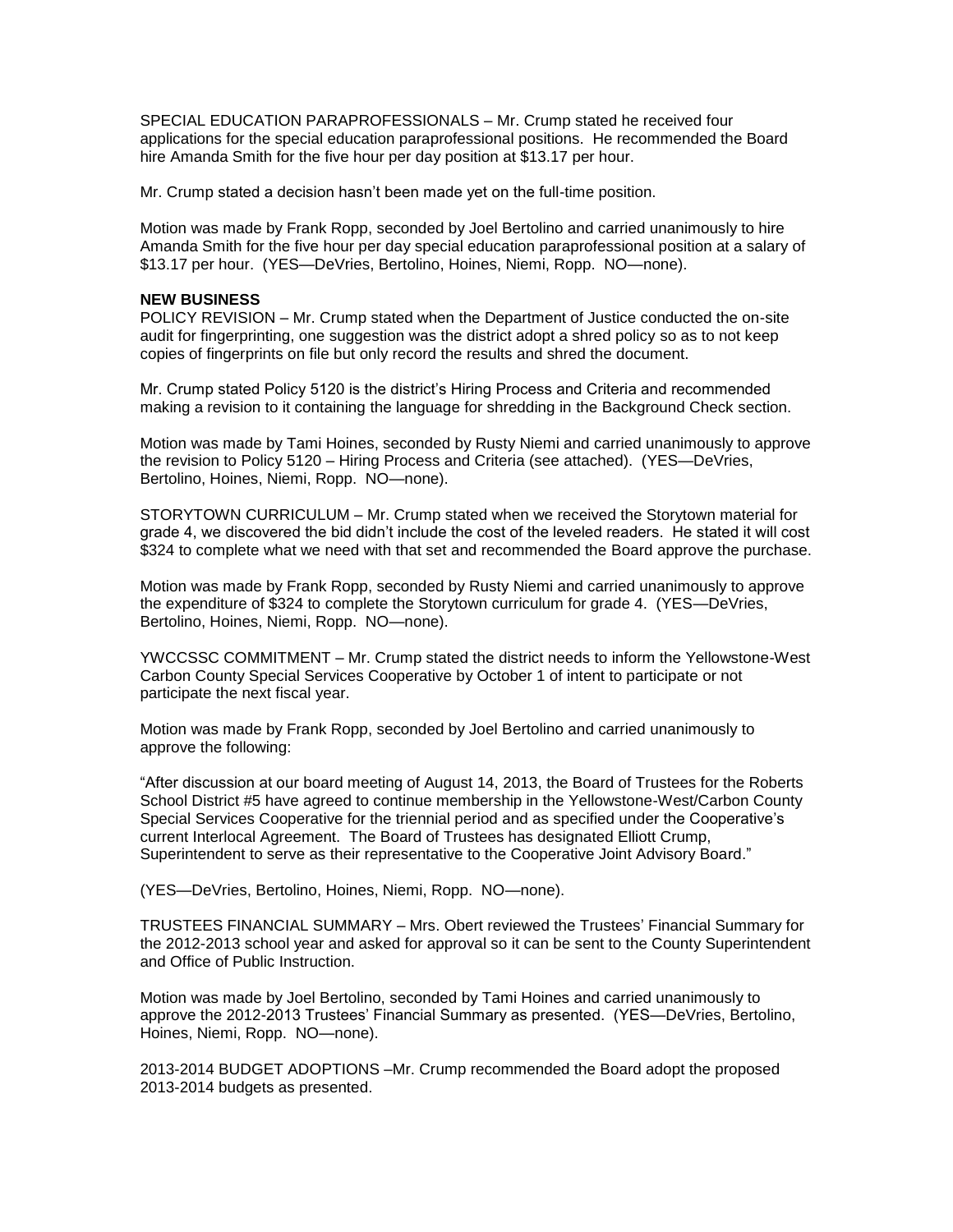Motion was made by Joel Bertolino, seconded by Rusty Niemi and carried unanimously to adopt the following budgets for the 2013-2014 school year:

| General Fund                 |     | \$1,058,386.45 |
|------------------------------|-----|----------------|
| <b>Transportation Fund</b>   | SS. | 97,153.62      |
| <b>Bus Depreciation Fund</b> |     | \$269,240.91   |
| <b>Tuition Fund</b>          | \$  | 4,350.00       |
| <b>Retirement Fund</b>       |     | \$189,839.57   |
| <b>Technology Fund</b>       | \$. | 26,805.79      |
| <b>Flexibility Fund</b>      | \$  | 14.65          |
| Debt Service Fund            | \$  | 101,892.50     |

(YES—DeVries, Bertolino, Hoines, Niemi, Ropp. NO—none).

### **OLD BUSINESS**

ADMINISTRATIVE NEGOTIATIONS/CONTRACTS – Frank Ropp thanked Tami Hoines and Rusty Niemi for helping with negotiations this year and added their input was valuable.

Mr. Ropp stated three years ago there was money left at the end of the year and bonuses were given. He stated supply and demand is now different and with advances in technology, people can do more in less time. He stated the district increased the base pay for teachers this year and gave the classified staff a \$.50 per hour raise. He stated in the future we will probably have to look at increasing pay for the kitchen staff and the bus drivers are pretty much at the top of the scale but we have to pay good money to keep a bus driver.

Mr. Ropp stated he tried to find a going rate for replacing the business manager/clerk and executive assistant but could only find two instances where those positions had been replaced. He added he feels we could probably replace the people in those positions at a far greater discount as he feels the bonuses put the administrative staff at the top of the pay scale and it is difficult for him to recommend any increase at all for those two employees.

Mr. Ropp stated during negotiations with Mrs. Langager and Mrs. Obert he did find out a lot of things that are going on in the school and walked away from the negotiating session feeling very good. He stated he felt the session was very positive and if we were in a real budget crunch or it was earlier in the year he may have come up with different options but feels we are out of balance with salaries.

George Nelson stated both these individuals are amazing at their jobs and replacing them may be cheaper but it may not be the same quality work.

Mr. Ropp stated his recommendation for the executive assistant is a 190 day contract with a \$.50 per hour raise (\$15.75) for an annual salary of \$23940. He added he is also recommending no salary increase for the business manager but five of the seven PIR days could be taken off with no reduction in pay.

JaLayne Obert stated she saw the negotiating session quite differently than Mr. Ropp and she and Mrs. Langager both felt their jobs had been threatened. She related to the Board what she heard said in the session.

Sanford Langager stated the Board would be selling itself short to accept these recommendations because if you cut employees short, it is degrading and humiliating. He stated the Board needs to be careful and the Superintendent needs to step up.

Motion was made by Frank Ropp to offer the executive assistant Nancy Langager a \$.50 per hour raise to \$15.75 per hour for a 190 day contract at \$23,940.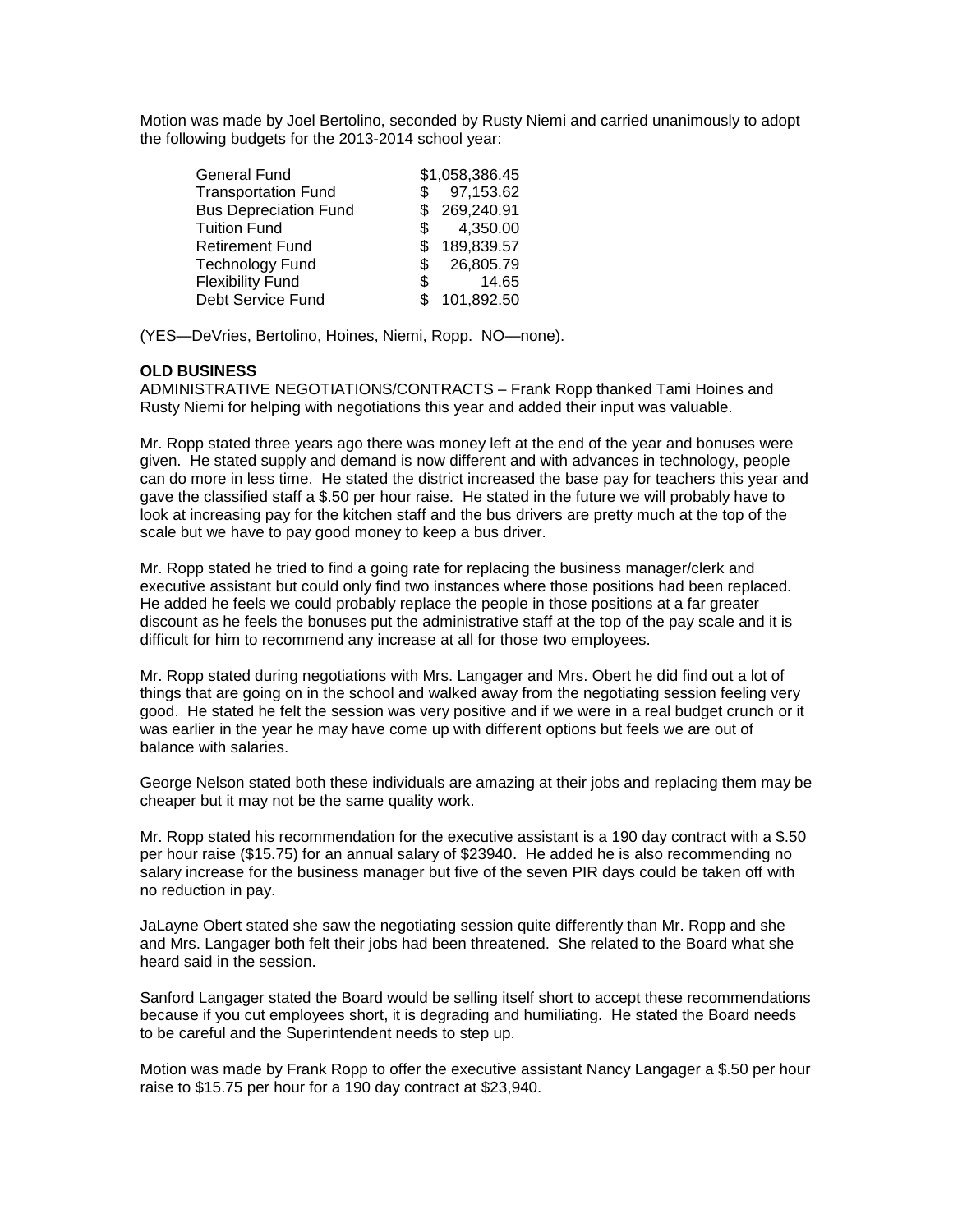The motion died for lack of a second.

Motion was made by Frank Ropp to offer the Business Manager/Clerk a contract with no increase and yearly salary of \$33,280 and allow her to take five of the seven PIR days off with no reduction in salary. (NOTE – The salary as stated would be a reduction of \$4,680 from what was negotiated in July, 2011 for the 2011-2013 school years.)

The motion died for lack of a second.

Mr. Ropp stated since taking on the job of being a trustee, he has worked diligently to look out for the kids, work for the taxpayers to do what is best, and enforce the law. He stated he is relinquishing his position as a negotiator.

Mr. Crump asked that the Board put together another negotiating team. It was determined Ms. Hoines and Mr. Niemi would serve on that team.

Mr. Nelson stated this is perhaps the highest level of excitement for the school year and most positive vibes there have been in ten years.

Mr. Ropp left the meeting at 7:23 p.m.

### **RECESS**

Ms. Devries called for a short recess at 7:30 p.m. and returned the meeting to regular session at 7:35 p.m.

POLICY SECOND READING – Mr. Crump recommended the Board approve adoption of the following policies on second reading (see attachments):

3123 – Attendance Policy – Truancy

Motion was made by Joel Bertolino, seconded by Tami Hoines and carried unanimously to approve adoption of Policy 3123 – Attendance Policy – Truancy, on second reading. (YES— DeVries, Bertolino, Hoines, Niemi. NO—none).

3236 – Use of Video Cameras on School Buses

Motion was made by Joel Bertolino, seconded by Rusty Niemi and carried unanimously to approve adoption of Policy 3236 – Use of Video Cameras on School Buses, on second reading. (YES—DeVries, Bertolino, Hoines, Niemi. NO—none).

3415 – Management of Sports Related Concussions

Motion was made by Tami Hoines, seconded by Joel Bertolino and carried unanimously to approve adoption of Policy 3415 – Management of Sports Related Concussions, on second reading. (YES—DeVries, Bertolino, Hoines, Niemi. NO—none).

3415P – Management of Sports Related Concussions

Motion was made by Rusty Niemi, seconded by Tami Hoines and carried unanimously to approve adoption of Policy 3415P – Management of Sports Related Concussions, on second reading. (YES—DeVries, Bertolino, Hoines, Niemi. NO—none).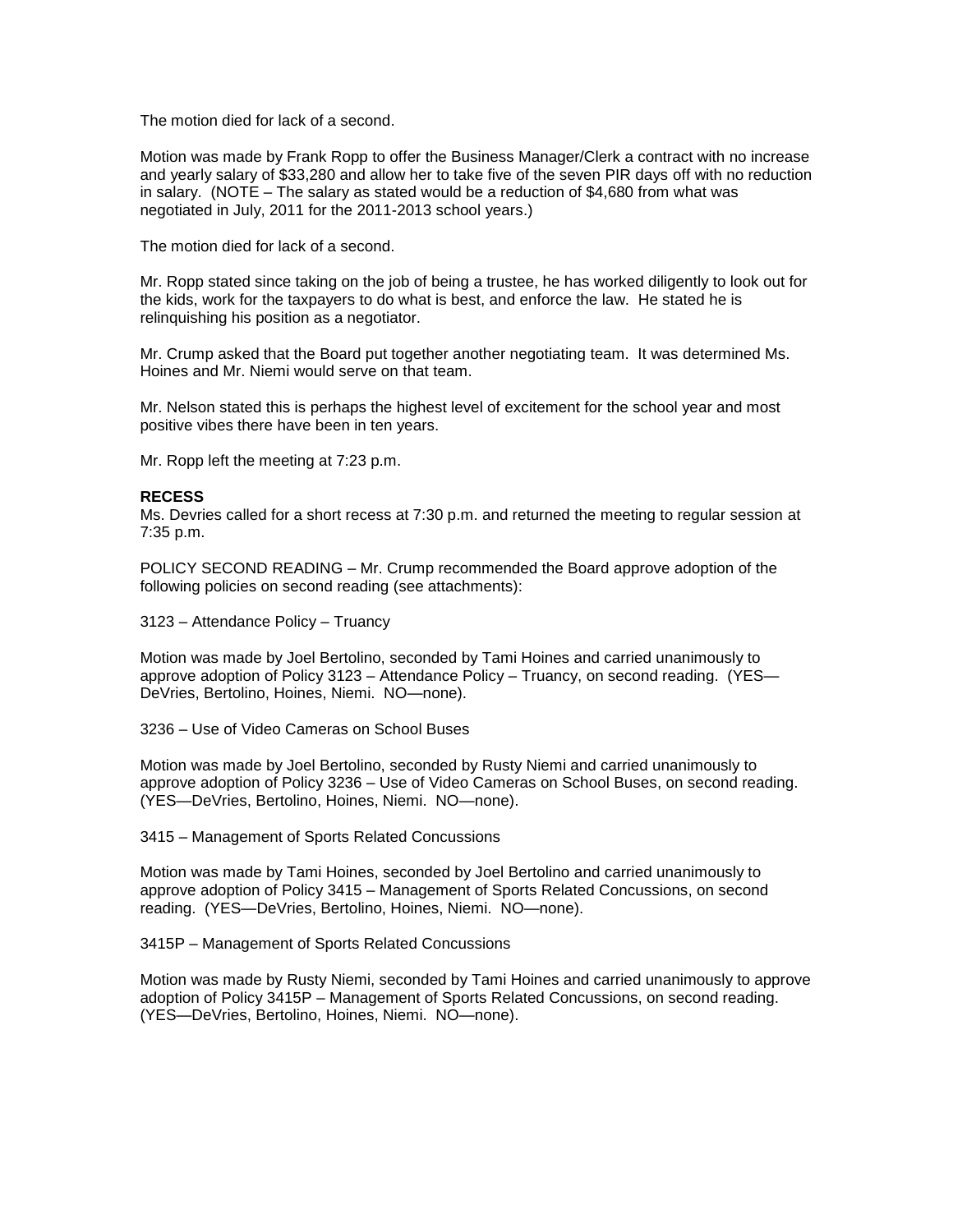8301 – District Safety

Motion was made by Tami Hoines, seconded by Rusty Niemi and carried unanimously to approve adoption of Policy 8301 – District Safety, on second reading. (YES—DeVries, Bertolino, Hoines, Niemi. NO—none).

SCIENCE TEXTBOOK – Mr. Crump stated he believes the online version of the Anatomy and Physiology textbook from Amazon is going to cost roughly \$300 but it may run a little higher depending on the number needed.

Motion was made by Joel Bertolino, seconded by Rusty Niemi and carried unanimously to approve the purchase of up to \$500 for the online version of the Anatomy and Physiology textbook. (YES—Bertolino, DeVries, Hoines, Niemi. NO—none).

### **SUPERINTENDENT REPORT**

SUPERINTENDENT SCHEDULE – Mr. Crump stated he thinks we have an excited teaching staff and new teaching staff.

OPENING THE SCHOOL YEAR/PIR DAYS – Mr. Crump stated the agenda for the PIR day was included in the Board packet and he would like the Board to attend the Staff Retreat on Tuesday morning.

OPEN HOUSE – Mr. Crump stated the Open House is scheduled for Thursday, August 29, 2013.

STAFF EVALUATION TRAINING – Mr. Crump stated the goal for staff evaluations is to get all teachers moving forward with the common core. He stated the training he attended in Helena is on a self-evaluation process and contains an evaluation unit instead of an evaluation lesson. He stated the evaluation process is mandated to go into effect in September 2014 and we are a pilot school for the project.

PROGRAM UPDATE – Mr. Crump stated he would like to have a new course offering for this year, Chinese Language and Culture. He recommended the Board approve the new offering.

Motion was made by Rusty Niemi, seconded by Tami Hoines and carried unanimously to approve a new course offering, Chinese Language and Culture, as recommended by the superintendent. (YES—DeVries, Bertolino, Hoines, Niemi. NO—none).

MISCELLANEOUS – Rusty Niemi stated there may be a lack of communication in the front office and perhaps frequent, short meetings of the staff would help

Chris DeVries stated she wished the trustees would come spend a day with the executive assistant and business manager/clerk and see what they do. She added Mr. Crump should have stood up for them.

\_\_\_\_\_\_\_\_\_\_\_\_\_\_\_\_\_\_\_\_\_\_\_\_\_\_\_\_\_\_\_\_\_\_ \_\_\_\_\_\_\_\_\_\_\_\_\_\_\_\_\_\_\_\_\_\_\_\_\_\_\_\_

#### **ADJOURNMENT**

Ms. DeVries adjourned the meeting at 8:07 p.m.

Board Chair **District Clerk**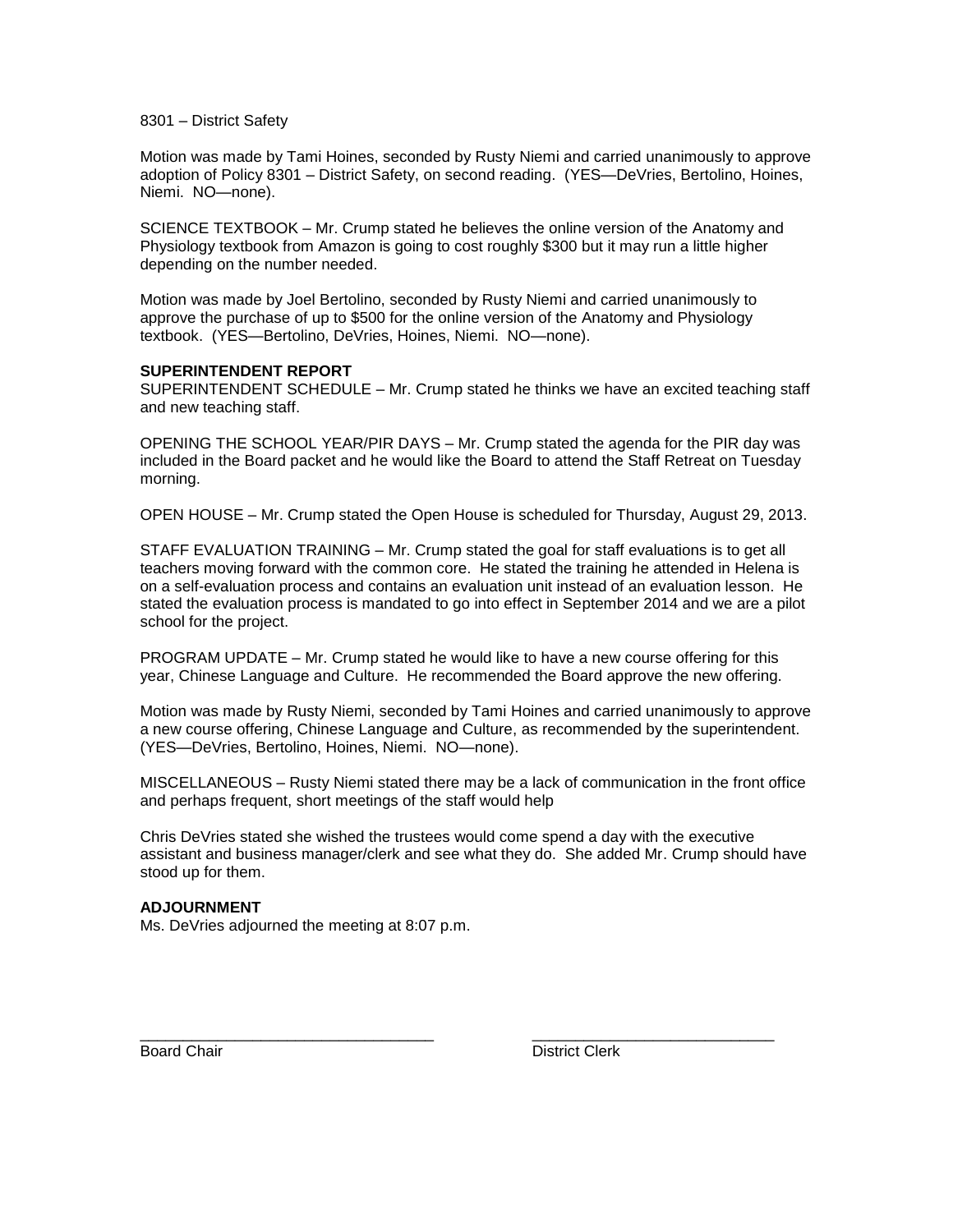ATTACHMENTS

# **Roberts School District**

### **PERSONNEL** 5120

### Hiring Process and Criteria

The Superintendent is responsible for recruiting personnel, in compliance with Board policy, and for making hiring recommendations to the Board. The District will hire highly qualified personnel consistent with budget and staffing requirements and will comply with Board policy and state law on equal employment opportunities and veterans' preference. All applicants must complete a District application form to be considered for employment. The Superintendent will follow the District hiring procedures as incorporated into this policy.

# Certification

The District requires contracted certified staff to hold valid Montana teacher or specialist certificates endorsed for the roles and responsibilities for which they are employed. If a position cannot be filled with a qualified certified individual, the District will consider an individual working towards their degree in the field of vacant position given the proper documentation has been filed with the Office of Public Instruction. Failure to meet this requirement shall be just cause for termination of employment. No salary warrants may be issued to a staff member, unless a valid certificate for the role to which the teacher has been assigned has been registered with the county superintendent within sixty (60) calendar days after a term of service begins. Every teacher and administrator under contract must bring their current, valid certificate to the personnel office at the time of initial employment, as well as at the time of each renewal of certification.

The clerk will register all certificates, noting class and endorsement of certificates, and will update permanent records as necessary. The personnel office also will retain a copy of each valid certificate of a contracted certified employee in that employee's personnel file.

# Background Check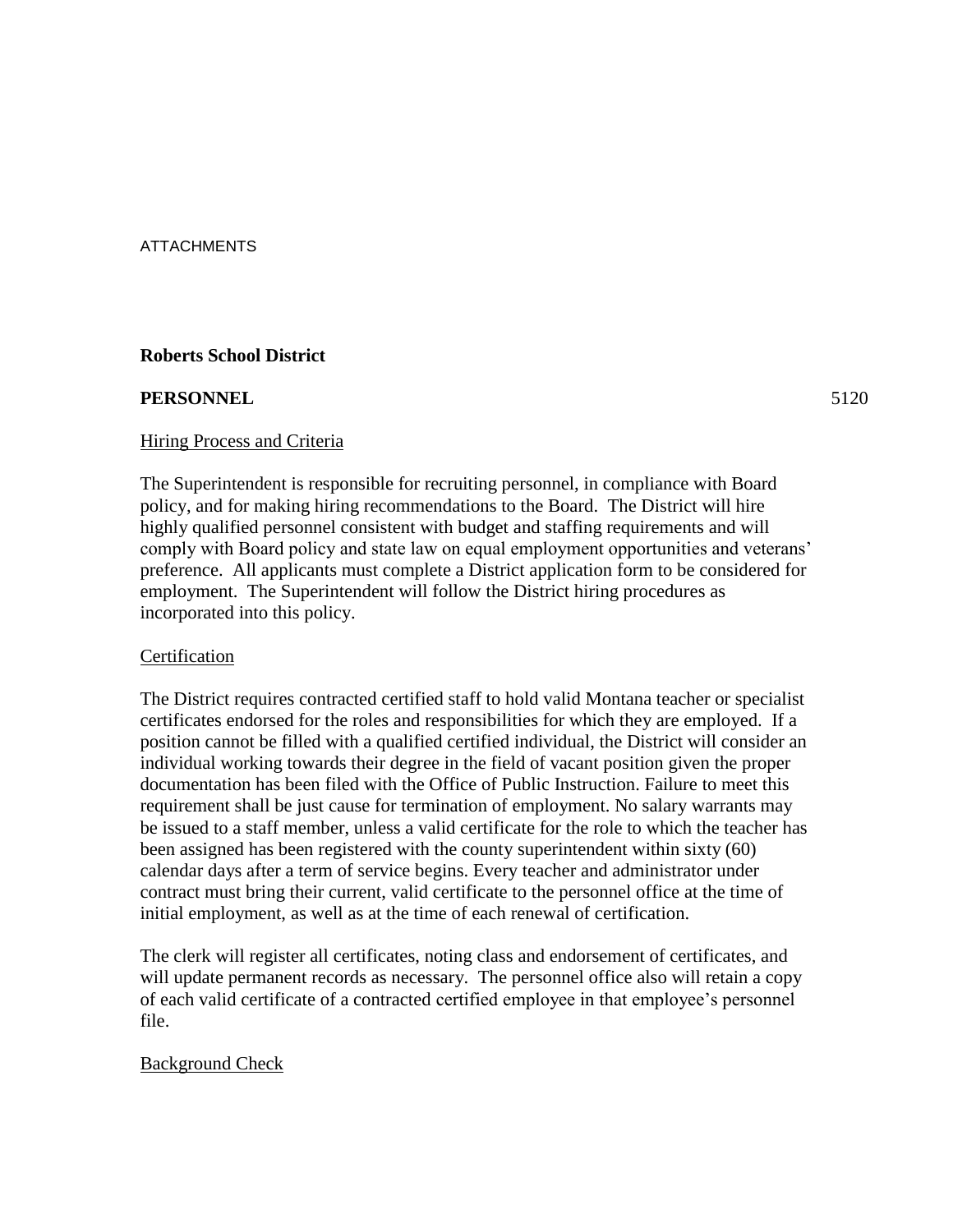Every applicant must provide the District with written authorization for a criminal background investigation. The Superintendent will keep any conviction record confidential as required by law and District policy. The district will create a determination sheet from the criminal history record. The determination sheet will be kept on file at the District Office. The Criminal History Record with no disqualifiers will be shredded on site immediately after review. The Criminal History Record with disqualifiers will be retained on file at the District Office according to law. Every newly hired employee must complete an Immigration and Naturalization Service form, as required by federal law.

| Cross Reference:                 | 5122 Fingerprints and Criminal Background Investigations |                                                                                                                                          |  |
|----------------------------------|----------------------------------------------------------|------------------------------------------------------------------------------------------------------------------------------------------|--|
| Legal Reference:<br>registration | § 20-4-202, MCA                                          | Teacher and specialist certification                                                                                                     |  |
|                                  | $$39-29-102, MCA$                                        | Point preference or alternative preference in<br>initial hiring for certain applicants –<br>substantially equivalent selection procedure |  |
|                                  |                                                          | No Child Left Behind Act of 2001 (P.L. 107-110)                                                                                          |  |
|                                  | 37.114.1010, DPHHS                                       | Employee of School: Day Care                                                                                                             |  |
|                                  |                                                          | Facility                                                                                                                                 |  |
|                                  |                                                          | Care Provider                                                                                                                            |  |
| $\sim$ $\cdot$                   |                                                          |                                                                                                                                          |  |

Policy History: Adopted on: March 14, 2006 Reviewed on: Revised on: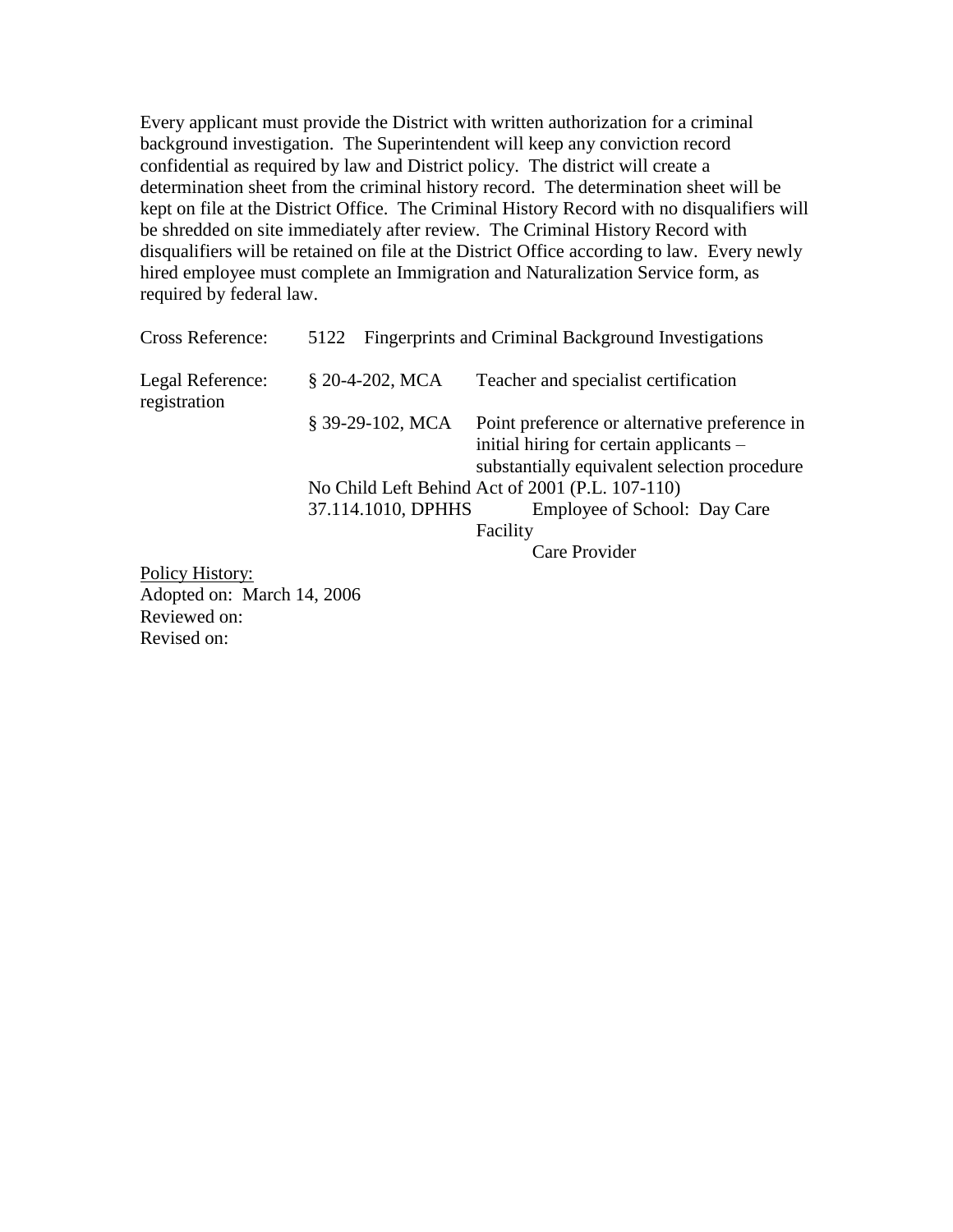### **STUDENTS** 3123

### Attendance Policy - Truancy

Students are expected to attend all assigned classes each day. Teachers shall keep a record of absence and tardiness. Before the end of the school day, each school shall attempt to contact every parent, guardian, or custodian whose child is absent from school but who has not reported the child as absent for the school day, to determine whether the parent, guardian, or custodian is aware of the child's absence from school.

For the purpose of this policy "truant" or "truancy" means the persistent non-attendance without excuse, as defined by this policy, for all or any part of a school day equivalent to the length of one class period of a child required to attend a school under 20-5-103. "Habitual truancy" means recorded unexcused absences of 9 or more days or 54 or more parts of a day, whichever is less, in 1 school year.

### *The Roberts School District's definition of non-attendance without excuse is stated in the student handbook.*

The Roberts School district has appointed the Superintendent as the attendance officer of the district.

The Superintendent shall have the powers and duties as stated in 20-5-105(1) (Section 2), MCA.

| Legal Reference: | $$20-5-103$ , MCA                 | Compulsory attendance and excuses           |
|------------------|-----------------------------------|---------------------------------------------|
|                  | $$20-5-104, MCA$                  | Attendance officer                          |
|                  | $$20-5-105$ , MCA                 | Attendance officer – powers and duties      |
|                  | $$20-5-106$ , MCA                 | Truancy                                     |
|                  | $$20-5-107$ , MCA                 | Incapacitated and indigent child attendance |
|                  | $§$ 41-5-103(22), MCA Definitions |                                             |

Procedure History: Adopted on: Reviewed on: Revised on: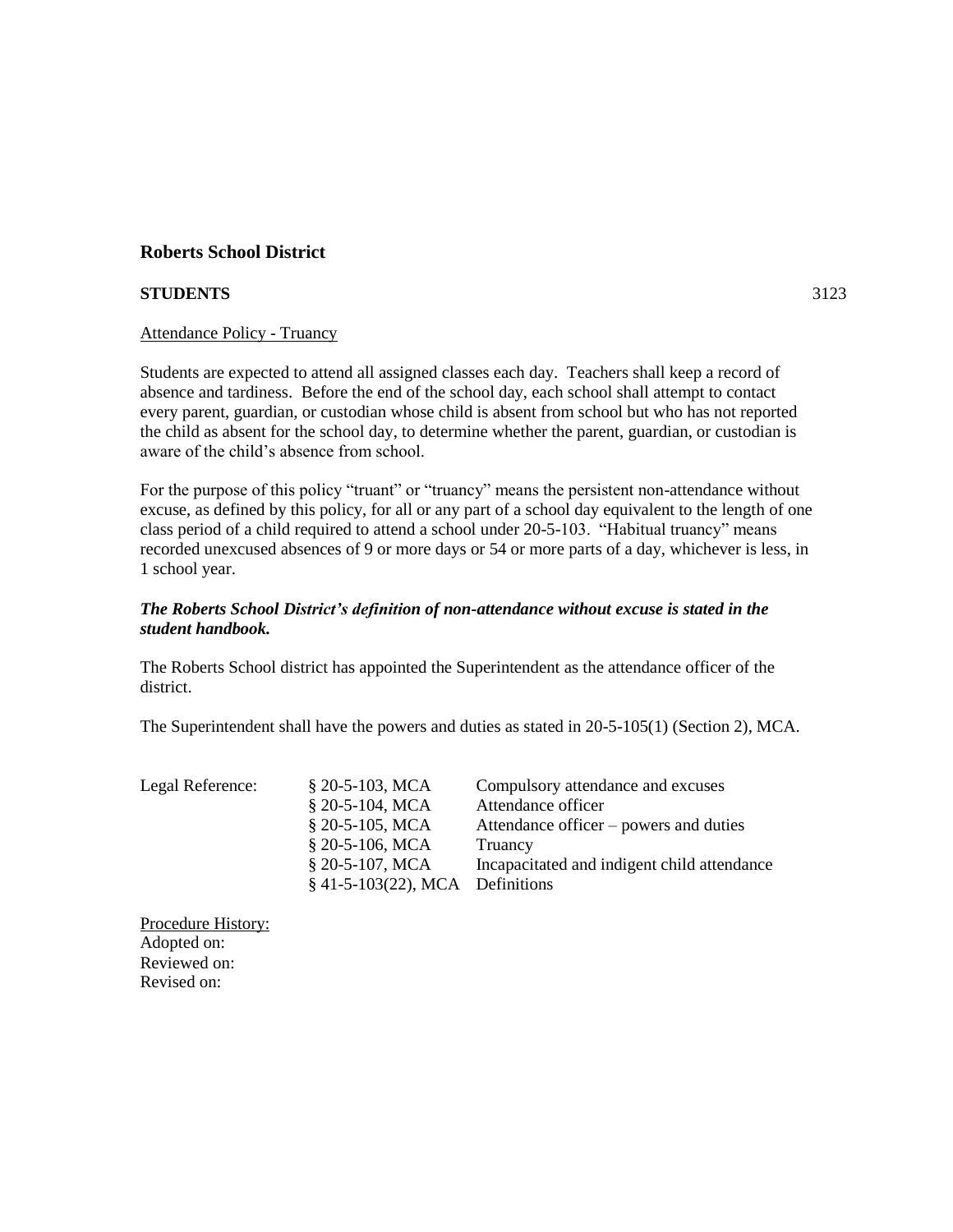# 3 **STUDENTS** 3236

# 5 **Use of Video Cameras on School Buses**

Video cameras may be used on school buses in order to monitor conduct and maintain a safe environment for students and employees.

The content of the digital recordings are student records and are subject to district policy and procedure concerning school student records.

# **Review of Digital Recordings**

Digital recordings are viewed by the administration to investigate an incident reported by a bus driver, administrator, supervisor, student, or other person. The recordings will also be viewed at random by the school administration.

19 Viewing of the digital recordings is limited to individuals having a legitimate educational or administrative 20 purpose. In most instances, the individual with a legitimate educational or administrative purpose will be the Superintendent.

If the content of digital recordings becomes the subject of a student disciplinary hearing before the board of 24 trustees, it will be treated like other evidence in the proceeding. A written log will be kept by the administrator of those individuals viewing the recordings stating the date of the incident, name of individual viewing, and the date and time the recording was viewed.

A digital recording may be reused or erased after ten consecutive school days unless it is needed for an educational or administrative purpose.

# **Student Conduct**

Students are prohibited from tampering with the video equipment. Students who violate this regulation will 34 be disciplined in accordance with school district policy and will reimburse the school district for the cost of any repairs or replacement necessary as a result of the tampering.

Policy History: Adopted on: Reviewed on: Revised on: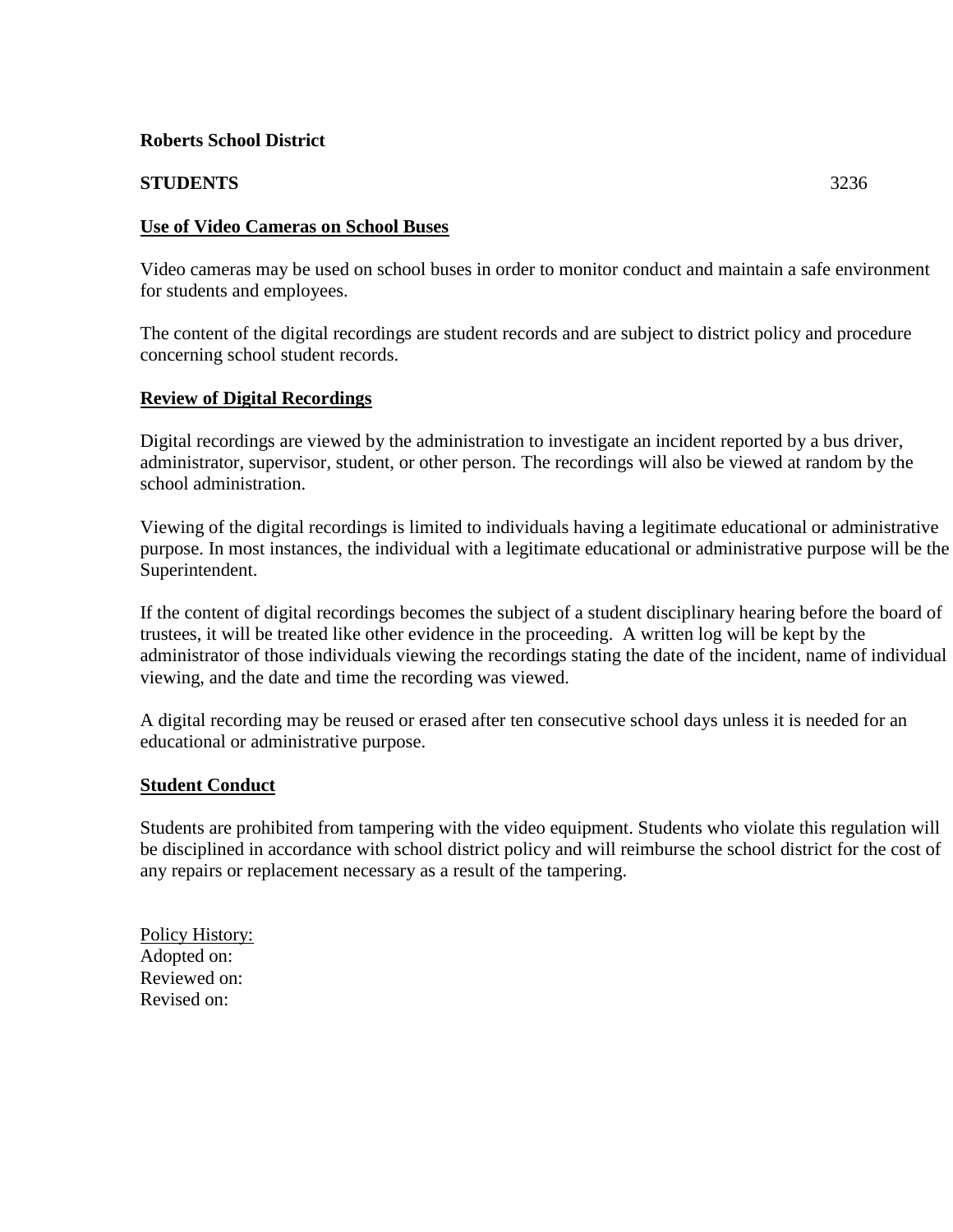# **STUDENTS** 3415

# Management of Sports Related Concussions

The Roberts School District recognizes that concussions and head injuries are commonly reported injuries in children and adolescents who participate in sports and other recreational activities. The Board acknowledges the risk of catastrophic injuries or death is significant when a concussion or head injury is not properly evaluated and managed. Therefore, all K-12 competitive sport athletic activities in the District will be identified by the administration.

Consistent with guidelines provided by the U.S. Department of Health and Human Services, Centers for Disease Control and Prevention, the National Federation of High Schools (NFHS) and the Montana High School Association (MHSA), the District will utilize procedures developed by the MHSA and other pertinent information to inform and educate coaches, athletic trainers, officials, youth athletes, and their parents and/or guardians of the nature and risk of concussions or head injuries, including the dangers associated with continuing to play after a concussion or head injury. Resources are available on the Montana High School Association Sports Medicine page at [www.mhsa.org;](http://www.mhsa.org/) U.S. Department of Health and Human Services page at: www.hhs.gov; and; the Centers for Disease and Prevention page at www.cdc.gov/concussion/sports.index.html.

Annually, the district will distribute a head injury and concussion information and signoff sheet to all parents and guardians of student-athletes in competitive sport activities prior to the student-athlete's initial practice or competition.

All coaches, athletic trainers, officials, including volunteers participating in organized youth athletic activities, shall complete the training program at least once each school year as required in the District procedure. Additionally, all coaches, athletic trainers, officials, including volunteers participating in organized youth athletic activities will comply with all procedures for the management of head injuries and concussions.

| Reference:                                                    | Montana High School Association, Rules and Regulations<br>Section 4, Return to Play |
|---------------------------------------------------------------|-------------------------------------------------------------------------------------|
| Legal Reference:                                              | (Bill title and number)                                                             |
| <b>Cross Reference:</b><br>Statement                          | 3415F Student-Athlete & Parent/Legal Custodian Concussion                           |
| Policy History:<br>Adopted on:<br>Reviewed on:<br>Revised on: |                                                                                     |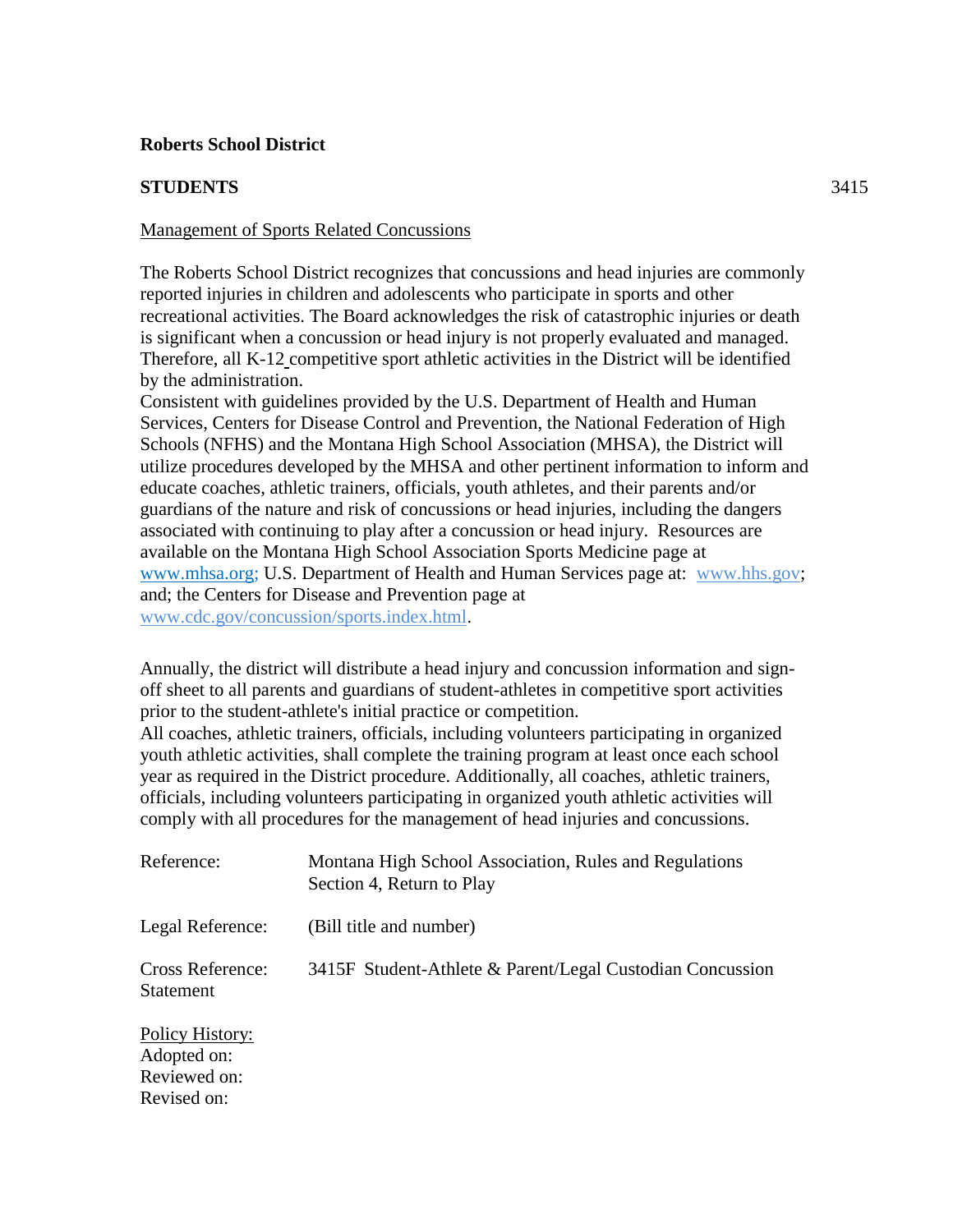# **STUDENTS** 3415P

## Management of Sports Related Concussions

A. Athletic Director or Administrator in Charge of Athletic Duties:

- 1. *Updating:* Each spring, the athletic director, or the administrator in charge of athletics if there is no athletic director, shall review any changes that have been made in procedures required for concussion and head injury management or other serious injury by consulting with the MHSA or the MHSA Web site. If there are any updated procedures, they will be adopted and used for the upcoming school year.
- 2. *Identified Sports:* Identified sports include all MHSA-sanctioned activities, including cheer/dance squads, and any other district-sponsored sports or activities as determined by the district.
- B. *Coach Training:* All coaches shall undergo training in head injury and concussion management at least once every two years by one of the following means: (1) through viewing the MHSA sport-specific rules clinic; or (2) through viewing the MHSA concussion clinic found on the MHSA Sports Medicine page at [www.mhsa.org.](http://www.mhsa.org/)
- C. *Parent Information Sheet:* On a yearly basis, a concussion and head injury information sheet shall be distributed to the student-athlete and the athlete's parent and/or guardian prior to the student-athlete's initial practice or competition. This information sheet may be incorporated into the parent permission sheet which allows students to participate in extracurricular athletics and should include resources found on the MHSA Sports Medicine page at [www.mhsa.org.](http://www.mhsa.org/)
- D. *Coach's Responsibility:* A student-athlete who is suspected of sustaining a concussion or head injury or other serious injury in a practice or game shall be immediately removed from play.
- E. *Return to Play After Concussion or Head Injury:* In accordance with MHSA Return to Play Rules and Regulations, a student athlete who has been removed from play may not return to play until the athlete is cleared by a licensed health care provider (D, DO, PAC or NP). The health care provider may be a volunteer.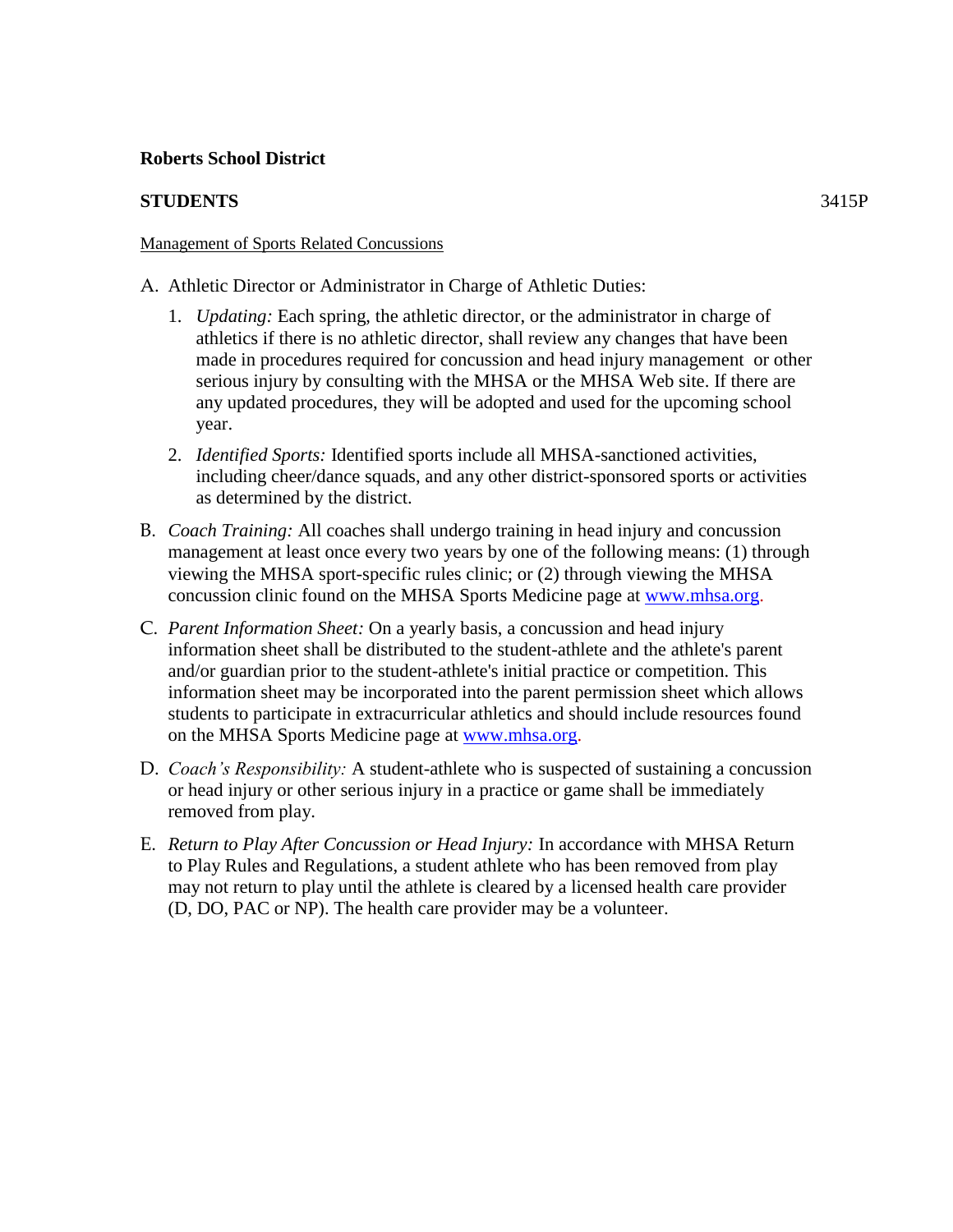### **NONINSTRUCTIONAL OPERATIONS** 8301

### District Safety

For purposes of this policy, *"disaster means the occurrence or imminent threat of damage, injury, or loss of life or property"*.

The Board recognizes that safety and health standards should be incorporated into all aspects of the operation of the District. Rules for safety and prevention of accidents will be posted in compliance with the Montana Safety Culture Act and the Montana Safety Act. Injuries and accidents will be reported to the District office.

The board of trustees has identified the following local hazards that exist within the boundaries of its school district: Fire, Earthquake, High Winds, Tornadoes, Intruders, and Firearms

Prior to July 1, 2014 the Superintendent shall design and incorporate drills in its school safety plan to address the aforementioned hazards. The trustees shall certify to the office of public instruction on or before July 1, 2014, that a school safety plan has been adopted. This plan and procedures will be discussed and distributed to each teacher at the beginning of each school year. There will be at least eight (8) disaster drills a year in a school. All teachers will discuss safety drill procedures with their class at the beginning of each year and will have them posted in a conspicuous place next to the exit door. Drills must be held at different hours of the day or evening to avoid distinction between drills and actual disasters. A record will be kept of all fire drills.

The trustees shall review the school safety plan periodically and update the plan as determined necessary by the trustees based on changing circumstances pertaining to school safety.

The Superintendent will develop safety and health standards which comply with the Montana Safety Culture Act.

| Legal Reference: | $$20-1-401$ , MCA                 | Disaster drills to be conducted<br>regularly – districts to identify<br>disaster risks and adopt school<br>safety plan |
|------------------|-----------------------------------|------------------------------------------------------------------------------------------------------------------------|
|                  | $$20-1-402$ , MCA<br>$required -$ | Number of disaster drills                                                                                              |
|                  | §§ 39-71-1501, et seq., MCA       | time of drills to vary<br>Montana Safety Culture Act                                                                   |

Policy History: Adopted on: